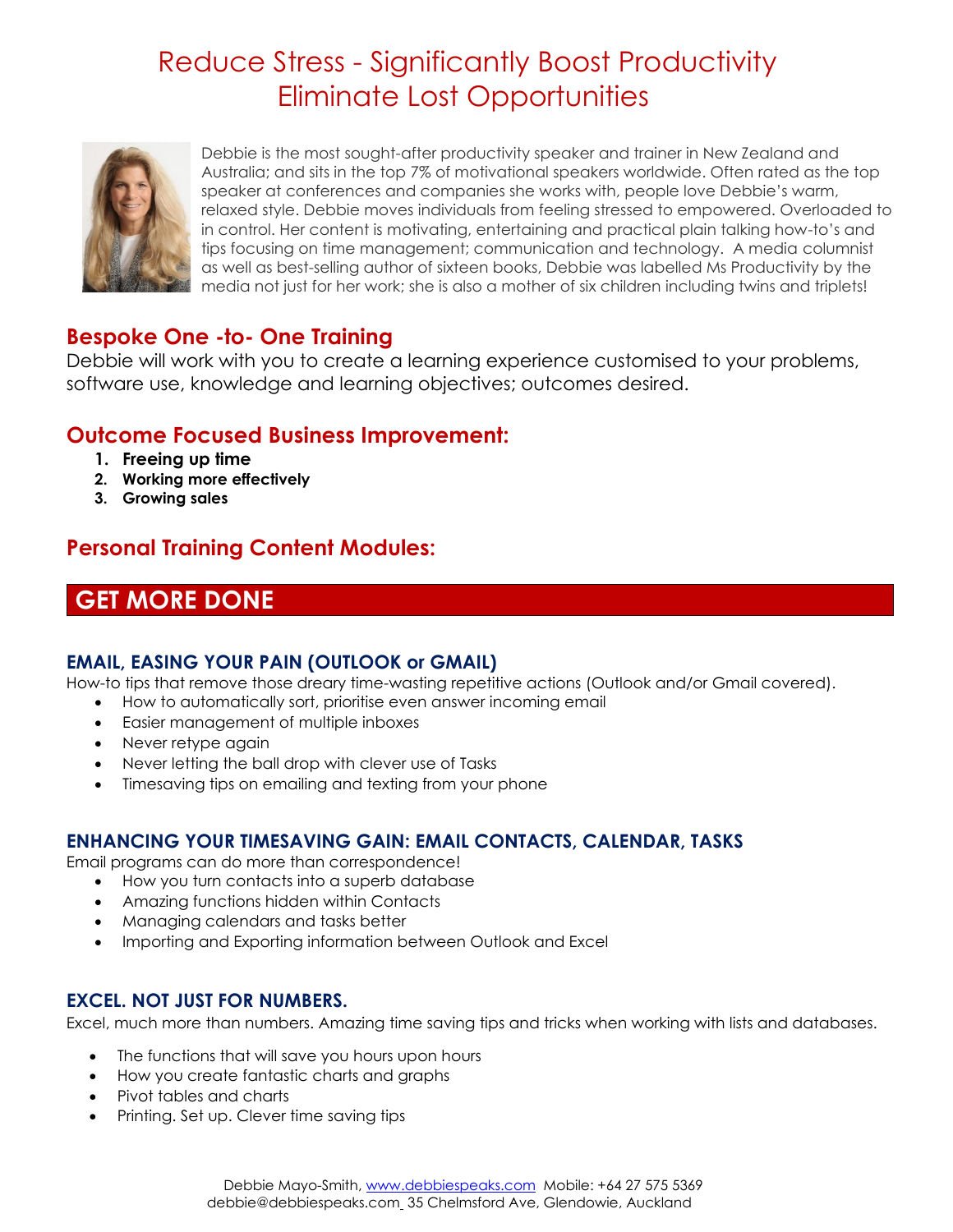### **EFFECTIVE COMMUNICATION MORE MEMORABLE & PERSUASIVE**

Essential secrets for connecting and applying it to **conversations, written** (proposals, emails, reports) and **presented** communications.

- How you connect intellectually
- How you connect emotionally
- How to get your own thoughts across persuasively
- How you create and recite great stories
- What audiences want from the presentations you help prepare
- Significant time saving tips on creating presentations

### **WORD DOCUMENT MAGIC**

Learn many of the hidden secrets of working with Word Documents. The outcome is improved formatting, style, content all produced in a minimum amount of time and effort.

#### *The content will be 100% customised to your learning objectives but can include:*

How to

- Do a personalised email merge in minutes
- Stop re-formatting every paragraph
- Create and save templated text, paragraphs and entire documents
- Formatting tips and tricks
- Improving your content communication tips
- Top tips and how-to's on using graphics, images, tables and charts

### **POWERFULLY PERSUASIVE POWERPOINT PRESENTATIONS**

Take PowerPoint preparation from good to SPECTACULAR. Move from scripts (which most people prepare) to interesting, motivating communication pieces.

- Secrets of connecting with the audience
- Software shortcuts to save hours
- Slide preparation design, content and images
- Movement slide animations and transitions
- Best use of, and how to use images and text
- How to best incorporate videos

#### **MICROSOFT SOFTWARE MASTERY**

A top tip and tricks walk around MS Office covering the very top tips on how to get much more done in less time. We cover a pic & mix of Word, Excel. PowerPoint. Outlook shortcuts, features, hidden diamonds. You can select which programs to include and feature.

- Free up 2-3 working weeks **at the very least** a year
- Free up phenomenal amount of time working with lists and databases in Excel
- Create Word documents in minutes vs. hours
- Stunning PowerPoint presentation tricks to improve audience enjoyment and connection

### **MICROSOFT 365**

There is much more to 365 than online storage. Learn the benefits of, and how to use, the Microsoft cloud programs included with most subscriptions: OneDrive, Teams. Sway. OneNote. Skype. Flow. Forms. Yammer. We cover your choice of Apps

- OneDrive have any document available anytime. Anywhere. With anyone. Any device.
- Teams communicate with your team members in a more effective way
- Forms instant surveys and forms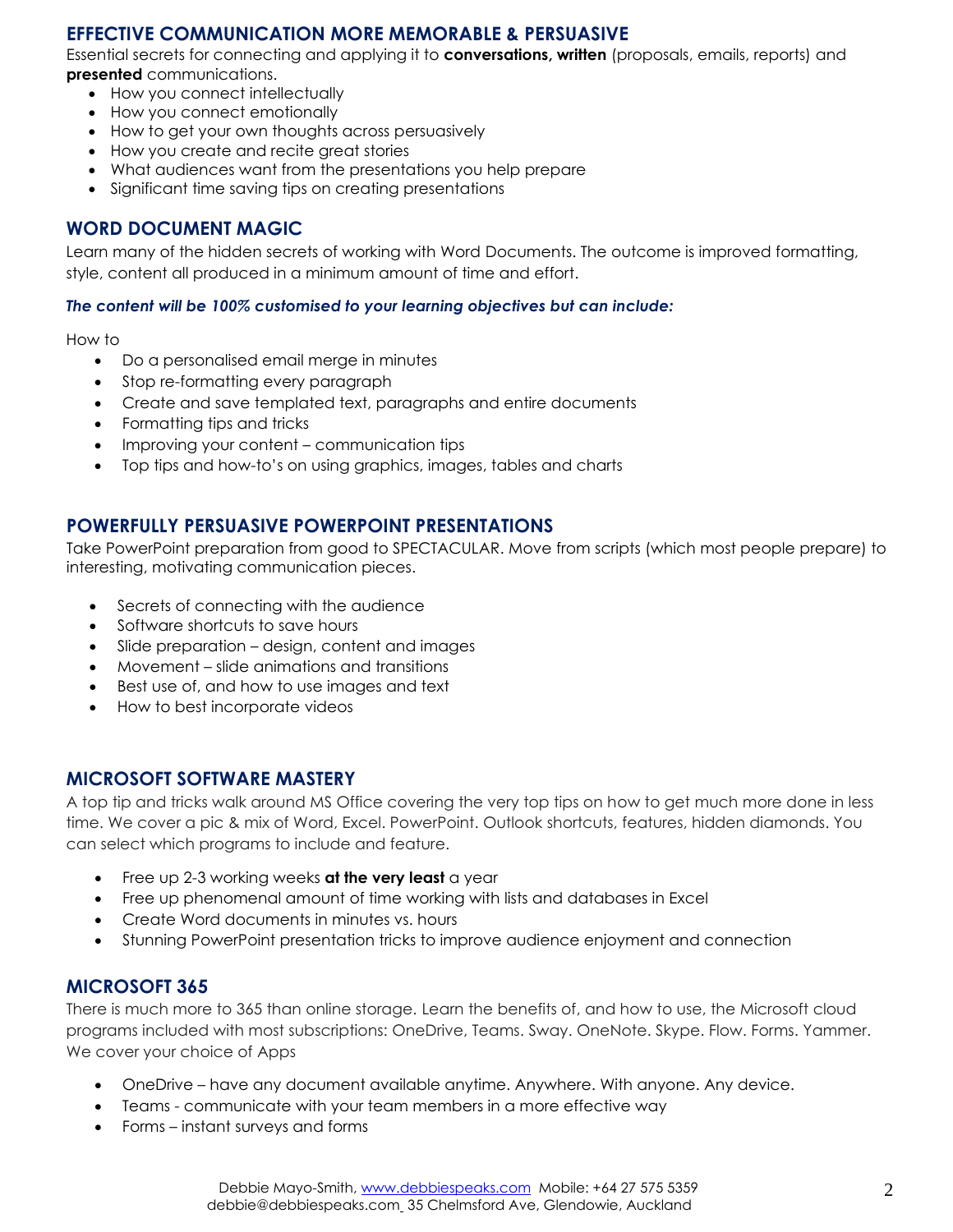### **GOOGLE DRIVE**

OH MY GOODNESS!!! There is much more to Google Drive than its online storage, Sheets, Docs and Slides. Learn the benefits of, and how to use these software applications but even better learn about the ones you're not familiar with and how useful they can be.

- Forms
- Sites
- Maps

## **GROW & RETAIN BUSINESS**

### **HOW TO IMPROVE PROFITS. PROMOTION. PRODUCTIVITY**

Quick ideas and tweaks to help you improve your sales and marketing in a period of economic downturn. Use clever, resourceful and free strategies to:

- Grow sales/income.
- Improve online presence and
- Importantly free up time to focus on business growth. All from minimal effort.

### **GOOGLE MY BUSINESS**

Having your own Google Local Business account is important for every single business. You get top ranking and free exposure in Google search results and Google Maps. There are more than 26 settings that can help you bring in new business, get found, connect with your customers and promote your business.

- What is Google Business and its importance
- How to register and set up your business page (if not already)
- Important and strategic must do's
- How to update your Google Business listing on your phone

### **SECRET DIAMONDS OF GOOGLE TO GROW BUSINESS**

How to use the lesser known free and easy – FREASY Google Apps to:

- Find new prospects
- Enhance relationships with Customers
- Grow business and advertise for free
- Cut your technology costs; get information online easily and swiftly
- Train, meet, survey for free

### **SUCCESSFUL EMAIL MARKETING & NEWSLETTERS: KEEP, GROW AND DEEPEN RELATIONSHIPS:**

How to plan, write, send and manage marketing emails and newsletters get results. Communications that connect and covert for you. A 2 -part series

- Part One Strategy. Planning. Content.
- Part Two Distribution. Response Management

### **UNDERSTANDING TECHNOLOGY DISRUPTION**

Technology is rapidly evolving and changing the way we work and play. It's often difficult to grasp and comprehend the impact it may, or may not, have on us. Get a framework for understanding emerging technologies and a heads up on some of the changes coming our way.

- How technology goes from its innovation beginnings to disrupting the status quo
- Why we often don't see the actual changes that technology will bring.
- Some of the top technology trends coming your way